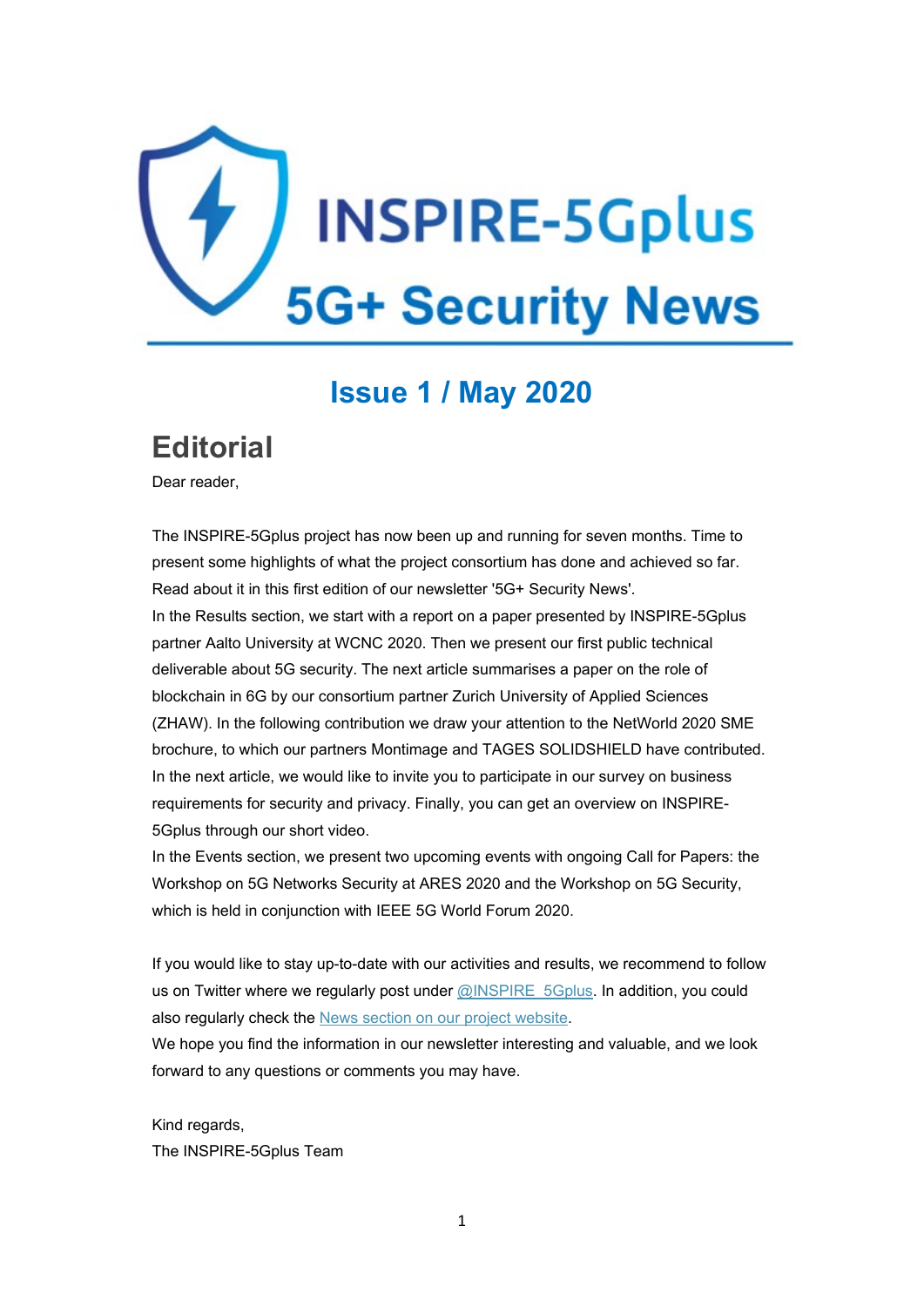### **Results**



# [INSPIRE-5Gplus](https://www.inspire-5gplus.eu/inspire-5gplus-related-aalto-paper-presented-at-wcnc-2020/)[related](https://www.inspire-5gplus.eu/inspire-5gplus-related-aalto-paper-presented-at-wcnc-2020/) Aalto paper [presented](https://www.inspire-5gplus.eu/inspire-5gplus-related-aalto-paper-presented-at-wcnc-2020/) at WCNC [2020](https://www.inspire-5gplus.eu/inspire-5gplus-related-aalto-paper-presented-at-wcnc-2020/)

On 28 May, Chafika Benzaid from Aalto University presented an INSPIRE-5Gplus-

related paper online at the IEEE Wireless Communications and Networking Conference (WCNC 2020). The paper, which she co-authored with her Aalto colleagues Mohammed Boukhalfa and Tarik Taleb, is titled "Robust Self-Protection Against Application-Layer (D)DoS Attacks in SDN Environment". The paper was presented on the third day of WCNC 2020 in …

Read [more.](https://www.inspire-5gplus.eu/inspire-5gplus-related-aalto-paper-presented-at-wcnc-2020/)



[INSPIRE-5Gplus](https://www.inspire-5gplus.eu/inspire-5gplus-deliverable-on-current-status-and-future-trends-of-5g-security/) [Deliverable](https://www.inspire-5gplus.eu/inspire-5gplus-deliverable-on-current-status-and-future-trends-of-5g-security/) on [Current](https://www.inspire-5gplus.eu/inspire-5gplus-deliverable-on-current-status-and-future-trends-of-5g-security/) Status and Future [Trends](https://www.inspire-5gplus.eu/inspire-5gplus-deliverable-on-current-status-and-future-trends-of-5g-security/) of 5G **[Security](https://www.inspire-5gplus.eu/inspire-5gplus-deliverable-on-current-status-and-future-trends-of-5g-security/)** 

The recently published INSPIRE-5Gplus

Deliverable D2.1, "5G Security - Current Status and Future Trends", describes the current security landscape of 5G networks and the evolution of trends in 5G networks regarding their security and requirements. In 5G networks, the security threat vector will be expanded even more than before. The exposure of new connected industrial devices and connected critical services …

Read [more.](https://www.inspire-5gplus.eu/inspire-5gplus-deliverable-on-current-status-and-future-trends-of-5g-security/)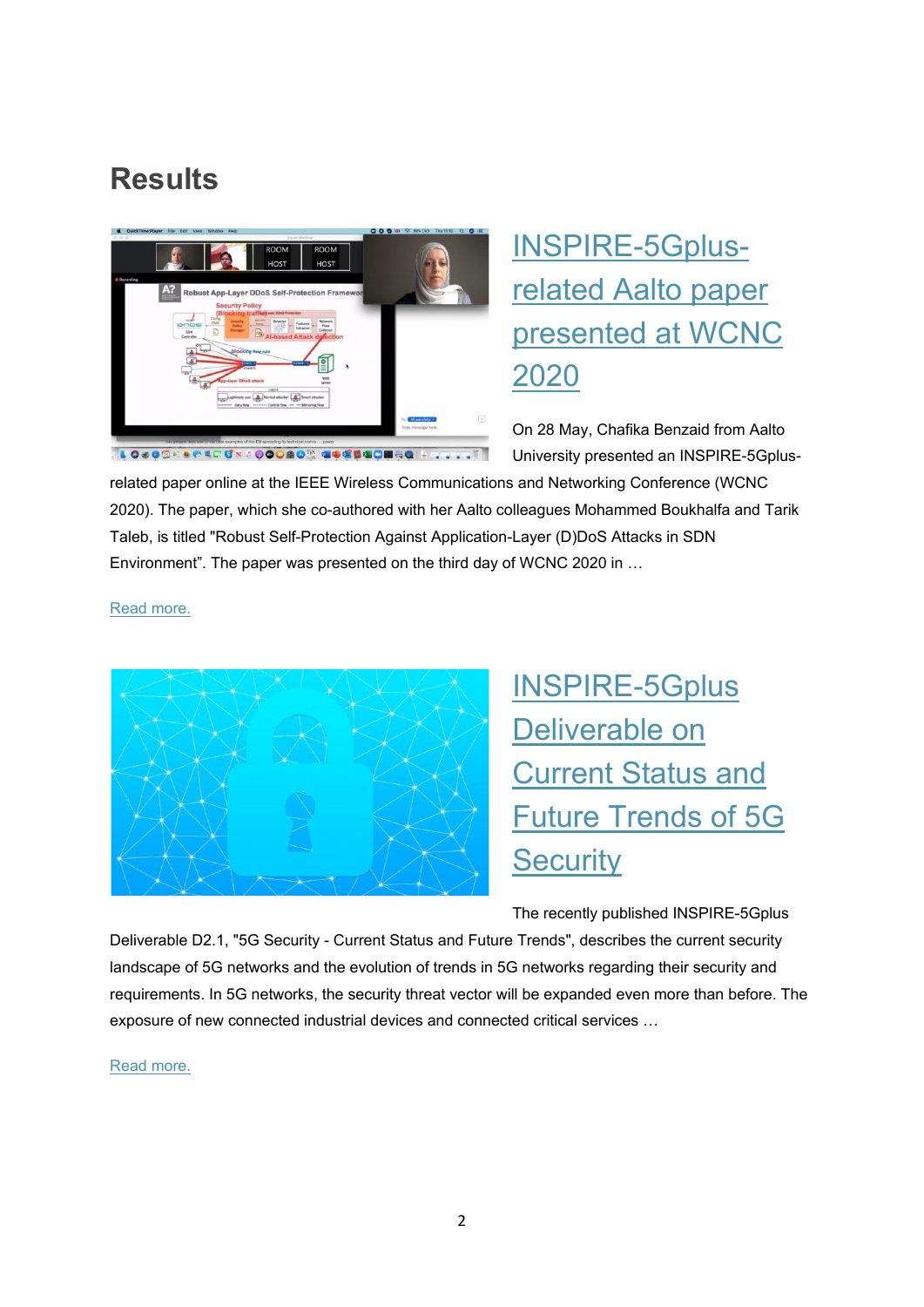

paper with the title "The Role of …

Read [more.](https://www.inspire-5gplus.eu/the-role-of-blockchain-in-6g-paper-at-6g-wireless-summit/)

# Two [INSPIRE-5Gplus](https://www.inspire-5gplus.eu/two-inspire-5gplus-partners-featured-in-networld-2020-sme-brochure/) partners [featured](https://www.inspire-5gplus.eu/two-inspire-5gplus-partners-featured-in-networld-2020-sme-brochure/) in [NetWorld](https://www.inspire-5gplus.eu/two-inspire-5gplus-partners-featured-in-networld-2020-sme-brochure/) 2020 SME [brochure](https://www.inspire-5gplus.eu/two-inspire-5gplus-partners-featured-in-networld-2020-sme-brochure/)

The SME Working Group of NetWorld 2020 recently published the third edition of its SME brochure - title: 'European SME Expertise in 5G and Beyond'. The brochure features 49 SMEs involved in European research projects on 5G and Beyond. Two of the SMEs presented in the brochure are

# The [Role](https://www.inspire-5gplus.eu/the-role-of-blockchain-in-6g-paper-at-6g-wireless-summit/) of [Blockchain](https://www.inspire-5gplus.eu/the-role-of-blockchain-in-6g-paper-at-6g-wireless-summit/) in 6G – Paper at 6G [Wireless](https://www.inspire-5gplus.eu/the-role-of-blockchain-in-6g-paper-at-6g-wireless-summit/) **[Summit](https://www.inspire-5gplus.eu/the-role-of-blockchain-in-6g-paper-at-6g-wireless-summit/)**

INSPIRE-5Gplus partner Zurich University of Applied Sciences (ZHAW) contributed via a paper to the 2nd 6G Wireless Summit on 17-19 March 2020, which, due to the COVID-19 pandemic, was this year held as a virtual event, and not in Levi, Finland as originally planned. Gürkan Gür from ZHAW School of Engineering co-authored the



consortium partners of the INSPIRE-5Gplus project - Montimage and TAGES SOLIDSHIELD. Montimage …

Read [more.](https://www.inspire-5gplus.eu/two-inspire-5gplus-partners-featured-in-networld-2020-sme-brochure/)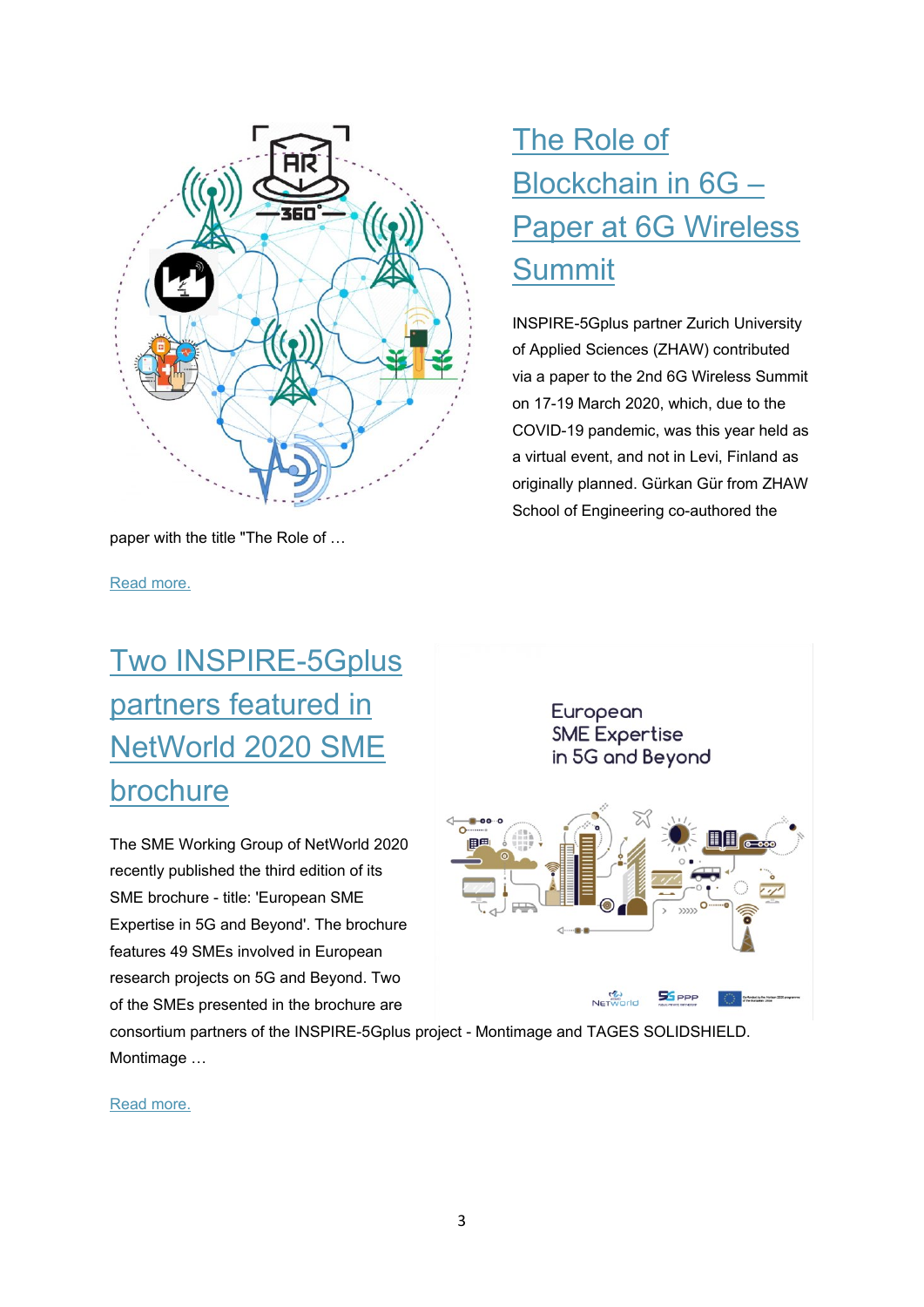

future mobile networks. The collection and analysis …

## **Survey on [business](https://www.inspire-5gplus.eu/survey-on-business-requirements-for-security-and-privacy/)** [requirements](https://www.inspire-5gplus.eu/survey-on-business-requirements-for-security-and-privacy/) for [security](https://www.inspire-5gplus.eu/survey-on-business-requirements-for-security-and-privacy/) and privacy

INSPIRE-5Gplus has launched a survey on business requirements for security and privacy. The purpose of the survey is to define the security and privacy requirements of business stakeholders as an input to the work of INSPIRE-5Gplus. The survey is intended for professional and stakeholders concerned with the development and operation of current and

# ረ∞ **INSPIRE-5Gplus** Intelligent Security and Pervasive Trust for 5G and Beyond

security and pervasive trust for 5G and beyond.

 $0.11101$ 

www.inspire-5gplus.eu

#### Read [more.](https://www.inspire-5gplus.eu/video-overview-on-inspire-5gplus/)

Read [more.](https://www.inspire-5gplus.eu/survey-on-business-requirements-for-security-and-privacy/)

## Video - [Overview](https://www.inspire-5gplus.eu/video-overview-on-inspire-5gplus/) on [INSPIRE-5Gplus](https://www.inspire-5gplus.eu/video-overview-on-inspire-5gplus/)

The video provides an overview on the goals, activities, results and partners of the project. 5G PPP research project INSPIRE-5Gplus explores solutions for intelligent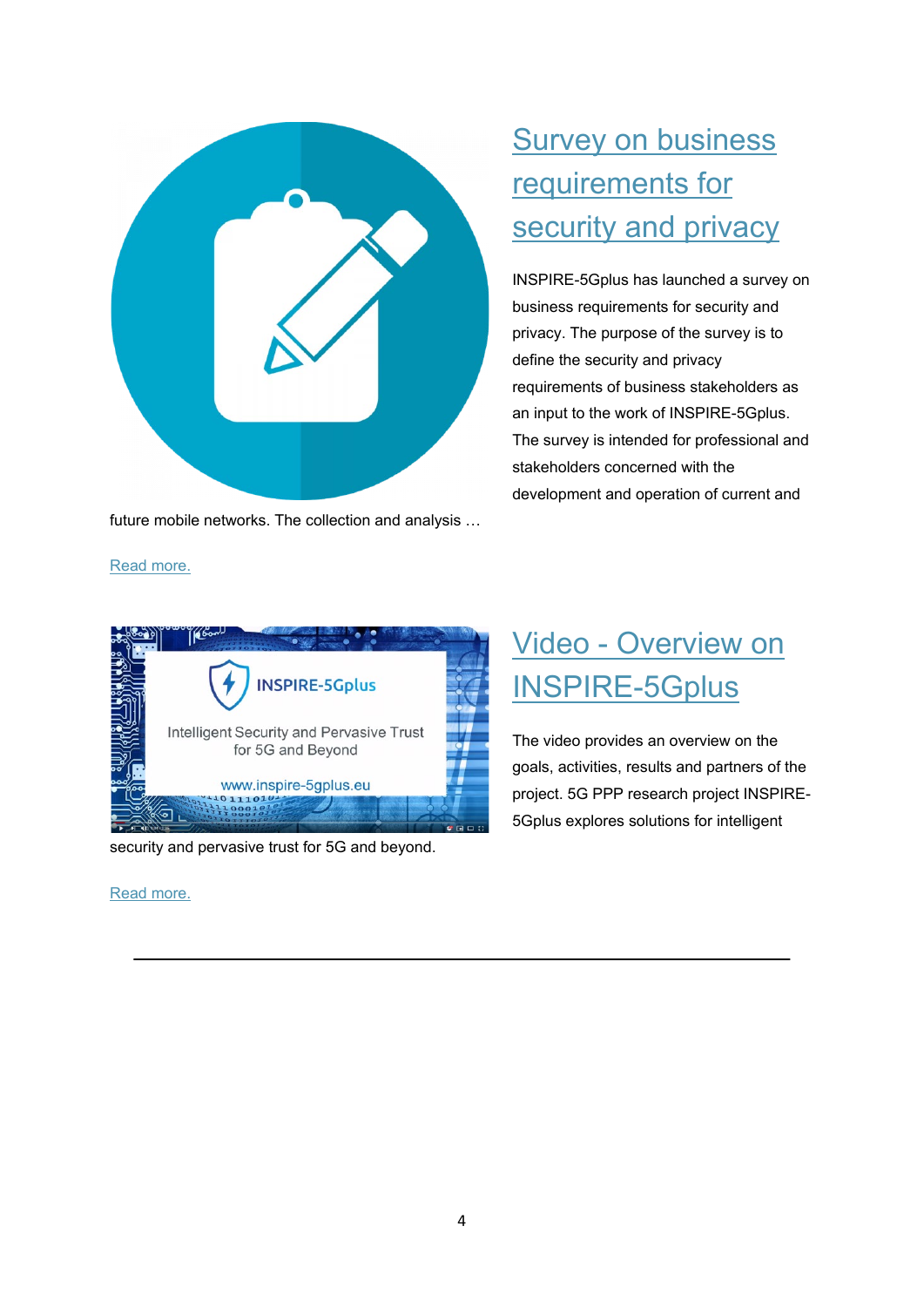## **Events**



## [Workshop](https://www.inspire-5gplus.eu/workshop-on-5g-networks-security-at-ares-2020-call-for-papers/) on 5G Networks Security at ARES 2020 – Call for [Papers](https://www.inspire-5gplus.eu/workshop-on-5g-networks-security-at-ares-2020-call-for-papers/)

INSPIRE-5GPlus is one of the 5G-PPP projects contributing to the 5G Networks Security workshop (5G-NS 2020) at the 15th International Conference on Availability, Reliability and Security (ARES 2020) in Dublin, Ireland, 25-28 August 2020. The 5G-NS 2020 workshop aims at collecting the most relevant ongoing research efforts in the 5G networks security field. It also serves as a forum for …

#### Read [more.](https://www.inspire-5gplus.eu/workshop-on-5g-networks-security-at-ares-2020-call-for-papers/)



[Workshop](https://www.inspire-5gplus.eu/workshop-on-5g-security-at-ieee-5g-world-forum-2020-call-for-papers/) on 5G **[Security](https://www.inspire-5gplus.eu/workshop-on-5g-security-at-ieee-5g-world-forum-2020-call-for-papers/) in** [conjunction](https://www.inspire-5gplus.eu/workshop-on-5g-security-at-ieee-5g-world-forum-2020-call-for-papers/) with IEEE 5G World [Forum](https://www.inspire-5gplus.eu/workshop-on-5g-security-at-ieee-5g-world-forum-2020-call-for-papers/) 2020 - Call for [Papers](https://www.inspire-5gplus.eu/workshop-on-5g-security-at-ieee-5g-world-forum-2020-call-for-papers/)

INSPIRE-5GPlus co-organizes in

conjunction with the IEEE 5G World Forum 2020 the Workshop on 5G Security: Current Trends, Challenges and New Enablers. The workshop is aimed at discussing the emerging 5G security in a holistic manner to understand the challenges, opportunities & standardization imperatives and define the way forward and immediate next steps to ensure ubiquitous adoption of 5G globally. …